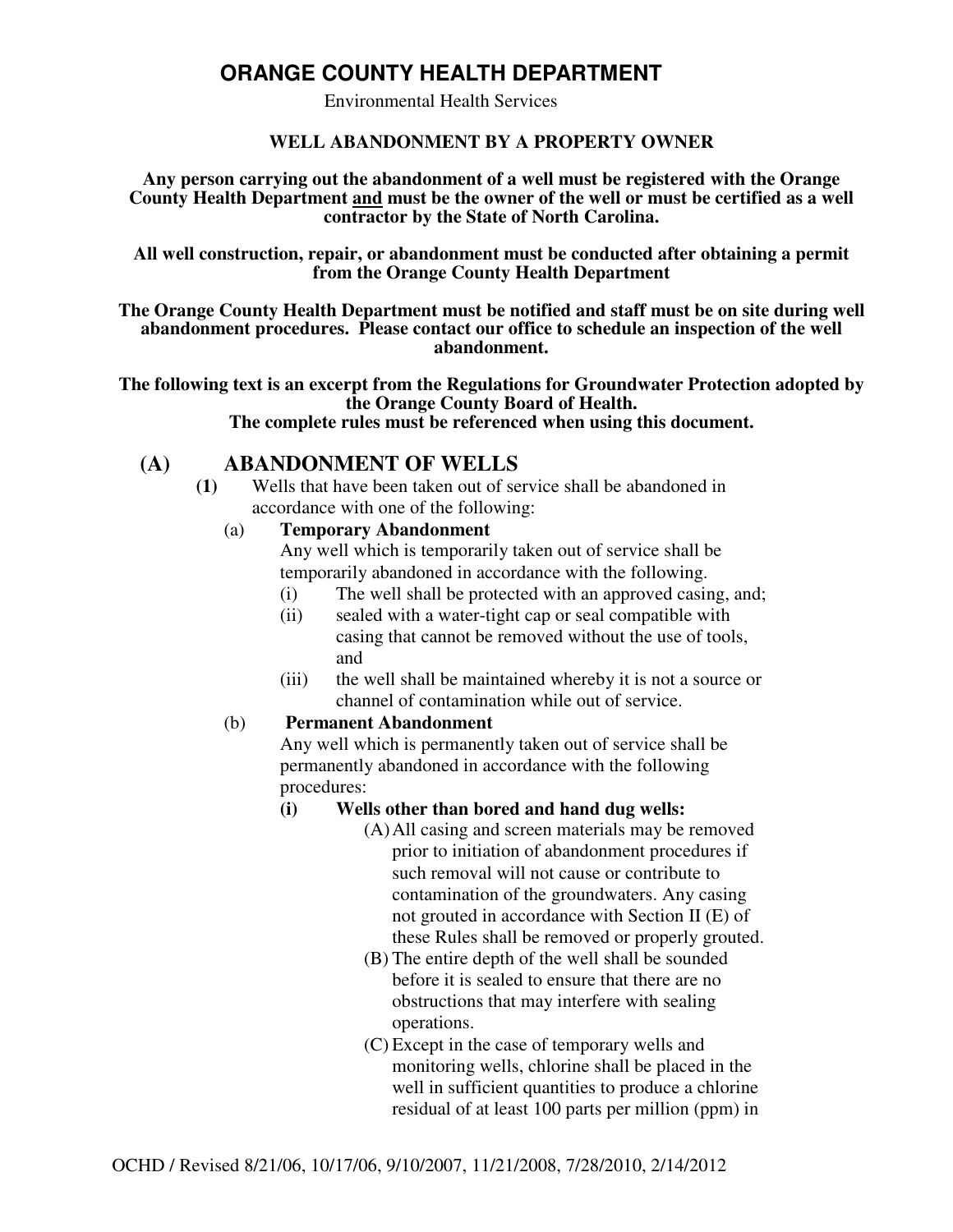the well as specified in Section  $II(P)(2)(a)$  of these rules.

- (D)In the case of gravel-packed wells in which the casing and screens have not been removed, neat-cement, or bentonite slurry grout shall be injected into the well completely filling it from the bottom of the casing to the top. If bentonite slurry grout is used, it shall be capped by a one foot thick minimum concrete grout or cement grout plug from at least 12 inches below grade to the land surface;
- (E) Wells constructed in unconsolidated formations shall be completely filled with grout by introducing it through a pipe extending to the bottom of the well which shall be raised as the well is filled. If bentonite slurry grout is used, it shall be capped by a one foot thick minimum concrete grout or cement grout plug from at least 12 inches below grade to the land surface;
- (F) Wells constructed in consolidated rock formations or that penetrate zones of consolidated rock may be partially filled with grout, sand, gravel or drill cuttings opposite the zones of consolidated rock. The top of any sand, gravel or cutting fill shall terminate at least 10 feet below the top of the consolidated rock or five feet below the bottom of casing. Grout shall be placed beginning 10 feet below the top of the consolidated rock or five feet below the bottom of casing in a manner to ensure complete filling of the casing and extend to land surface. If bentonite slurry grout is used, it shall be capped by a one foot thick minimum concrete grout or cement grout plug from at least 12 inches below grade to the land surface;

For any well in which the depth of casing or the depth of the bedrock is not known or cannot be confirmed, then the entire length of the well shall be filled with grout up to land surface.

#### **(ii) Bored and hand dug wells:**

- (A)All plumbing and piping in the well, along with any obstructions inside the well shall be removed; and
- (B) Well tile casing shall be removed to a depth of at least three feet below land surface;
- (C) An excavation shall be made extending to the top of the casing and extending to a width of at least 12 inches outside of the casing on all sides;
- (D)Chlorine shall be placed in the well in sufficient quantities to produce a chlorine residual of at least 100 parts per million (ppm) in the well as specified in Section II (P) (2) (a) of these rules.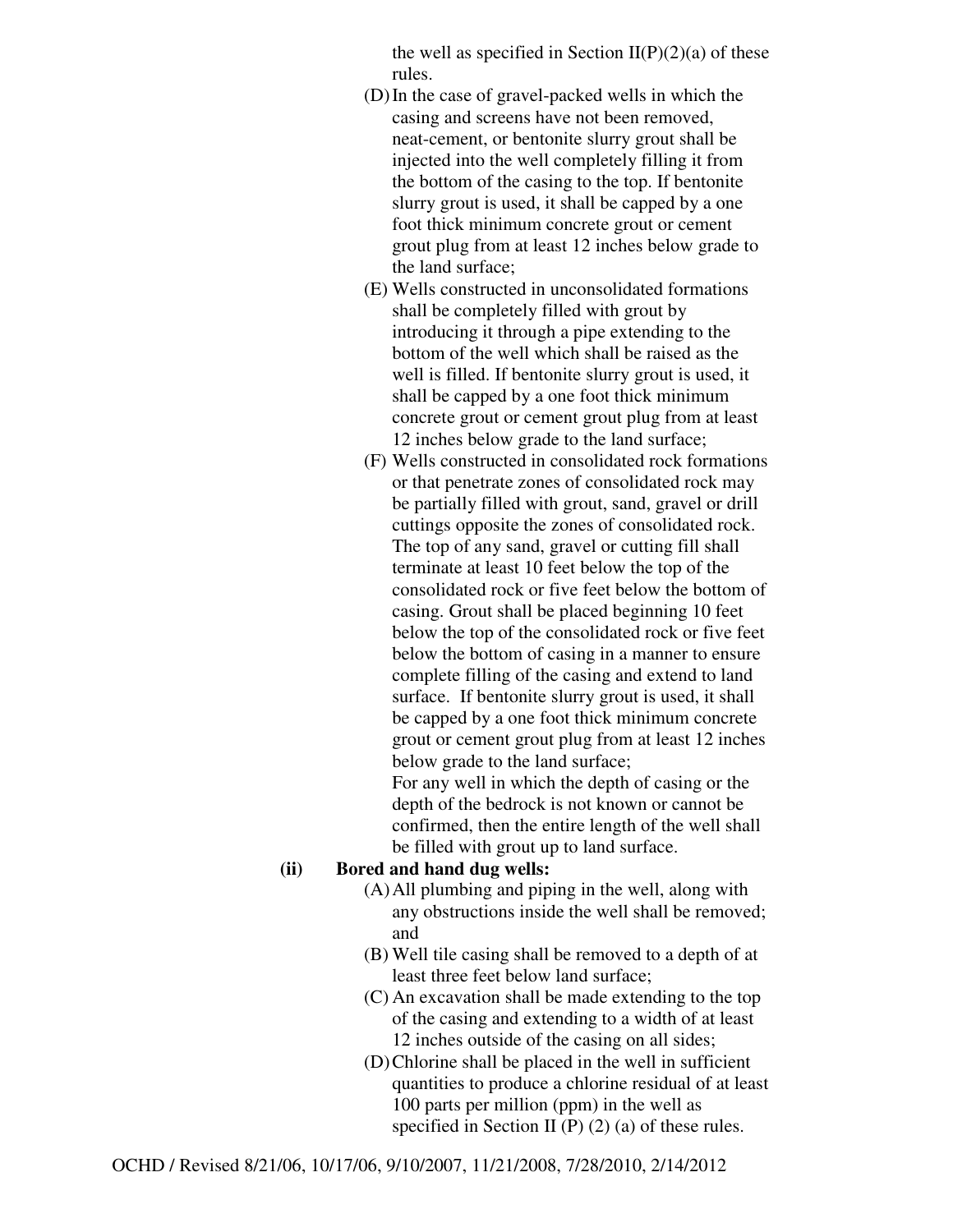- (E) The well shall be filled to the top of the casing with either:
	- i. approved grout, or;
	- ii. dry clay, or material excavated during drilling of the well and then compacted in place in lifts of no more than five feet;
- (F) A one foot thick minimum concrete grout or cement grout plug that fills the entire excavated area above the top of the casing shall be poured; and
- (G)The remainder of the excavation above the cured concrete or cement plug shall be filled with additional grout, or soil.

### (iii) **Temporary wells or monitoring wells**

- (A)less than 20 feet in depth which do not penetrate the water table shall be permanently abandoned by filling the entire well up to land surface with cement grout or bentonite grout. Dry clay or material excavated during drilling of the well may be used if compacted in lifts of five feet or less.
- (B) Temporary or monitoring wells greater than 20 feet in depth or that penetrate the water table shall be permanently abandoned by completely filling with a bentonite or cement - type grout.
- (2) Hand-dug wells and other wells not protected by a properly grouted casing shall be permanently abandoned when they are no longer in service.
- (3) Any well which acts as a source or channel of contamination shall be repaired or permanently abandoned within 30 days of receipt of notice from the OCHD.
- (4) The drilling contractor shall permanently abandon any well in which the casing has not been installed and grouted or from which the casing has been removed, prior to removing their equipment from the site.
- (5) The owner shall be responsible for permanent abandonment of a well except that:
	- (a) the well contractor is responsible for well abandonment if abandonment is required because the well contractor improperly locates, constructs, repairs or completes the well;
	- (b) the person who installs, repairs or removes the well pump is responsible for well abandonment if that abandonment is required because of improper well pump installation, repair or removal; or
	- (c) the well contractor (or individual) who conducts a test boring is responsible for its abandonment at the time the test boring is completed and has fulfilled its useful purpose.
	- (d) The person abandoning the well shall provide a minimum 24 hour notice to the OCHD prior to commencement of permanent abandonment procedures.

History Note: *Substitute for NCAC 02C .0113*

OCHD / Revised 8/21/06, 10/17/06, 9/10/2007, 11/21/2008, 7/28/2010, 2/14/2012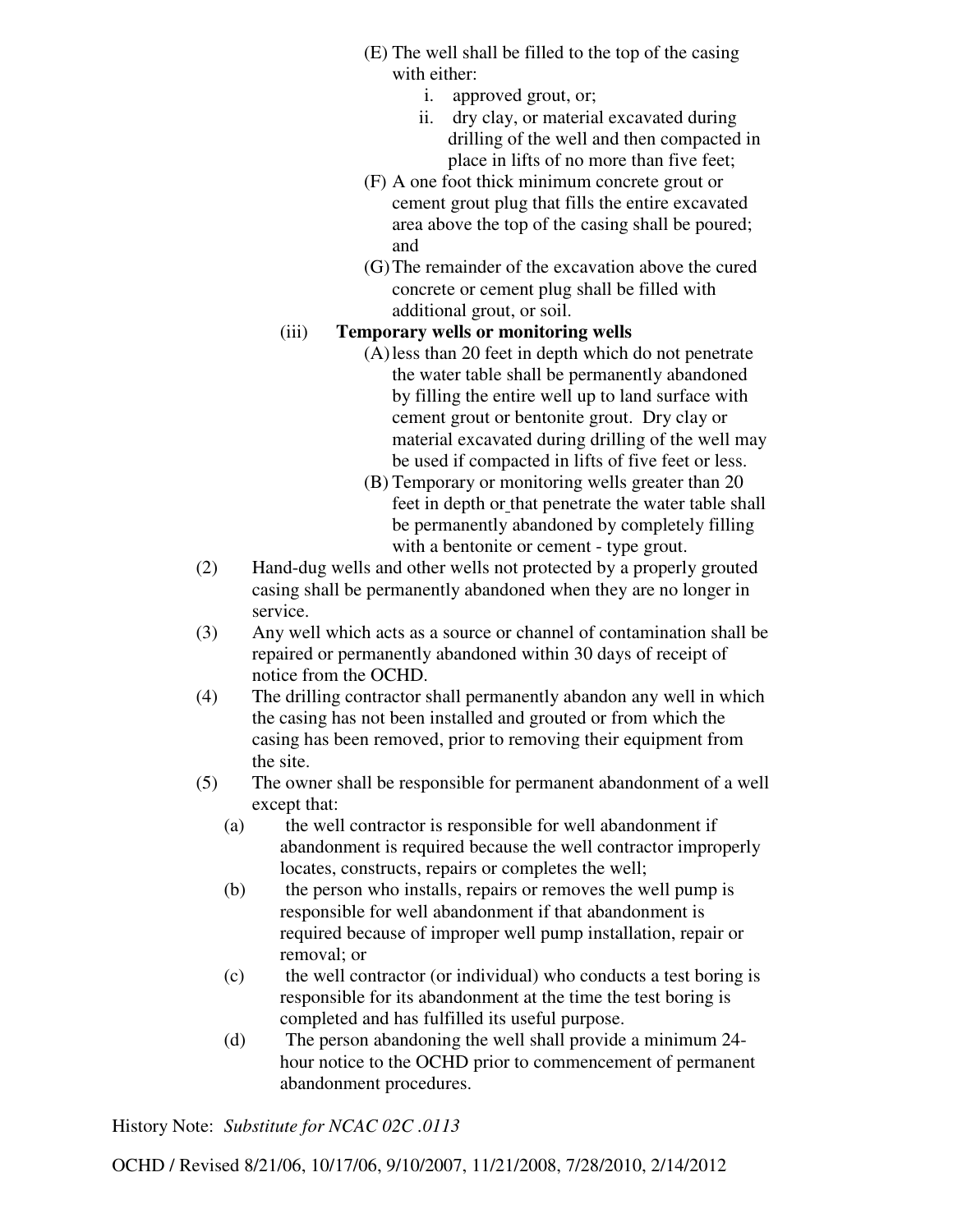## Footnotes:

### **\* For Drilled Wells:**

If it cannot be determined if the well was grouted to the proper depth, the well shall be abandoned by completely filling the well with cement grout.

The contractor must determine the depth of the casing and the depth to consolidated rock unless the well is to be completely filled with cement grout. This will require the use of a camera to determine depth to consolidated rock.

After determining the casing depth and depth to rock, the well may be filled with cement, sand, gravel or drill cuttings to a point 5 feet below the bottom of the casing and 10 feet below the consolidated rock. The remainder of the well and casing must be grouted with cement. The top of the casing may be terminated below the finish grade.

### **\*\* For Bored Wells:**

Unless it can be determined that the casing of a bored well is properly grouted in accordance with these rules, the well must be permanently abandoned.

- Permanent abandonment requires the removal of the top sections of casing to a depth of at least 36" below finish grade, and excavating at least 12" beyond the edges of the casing. This requirement may not apply if the well is to be permanently abandoned by completely filling with cement grout.
- The well is filled to a depth of 20 feet from the ground surface with dry clay, cuttings, or grout. The remainder of the well (i.e. the top 20 feet) shall be filled with cement grout only. The cement grout shall form a ledge at least 12" beyond the circumference of the casing with a depth of at least 12".
- When dry clay or cuttings are used, the fill material shall be compacted in lifts of 5 feet.

## **\*\*\* For Hand – Dug Wells:**

Hand dug wells are not protected by a properly grouted casing and therefore can not be temporarily abandoned, they must be permanently abandoned.

## **NOTE:**

For any well abandonment, the owner or contractor conducting the abandonment must notify the Orange County Health Department when the abandonment is going to take place.**[ 919-245-2360 ]**A representative of OCHD must be on site during the abandonment process. If an owner of a well chooses to conduct their own abandonment, they are responsible for meeting all conditions of the Orange County Groundwater Protection Regulations as well as all requirements of the State Division of Water Quality.

### **For all well abandonments, provisions must be made to secure the abandoned well until the cement grout sets up to prevent accidental entry into the excavation.**

After abandonment of the well, you must complete and submit a well abandonment record to the Orange County Health Department. See attached.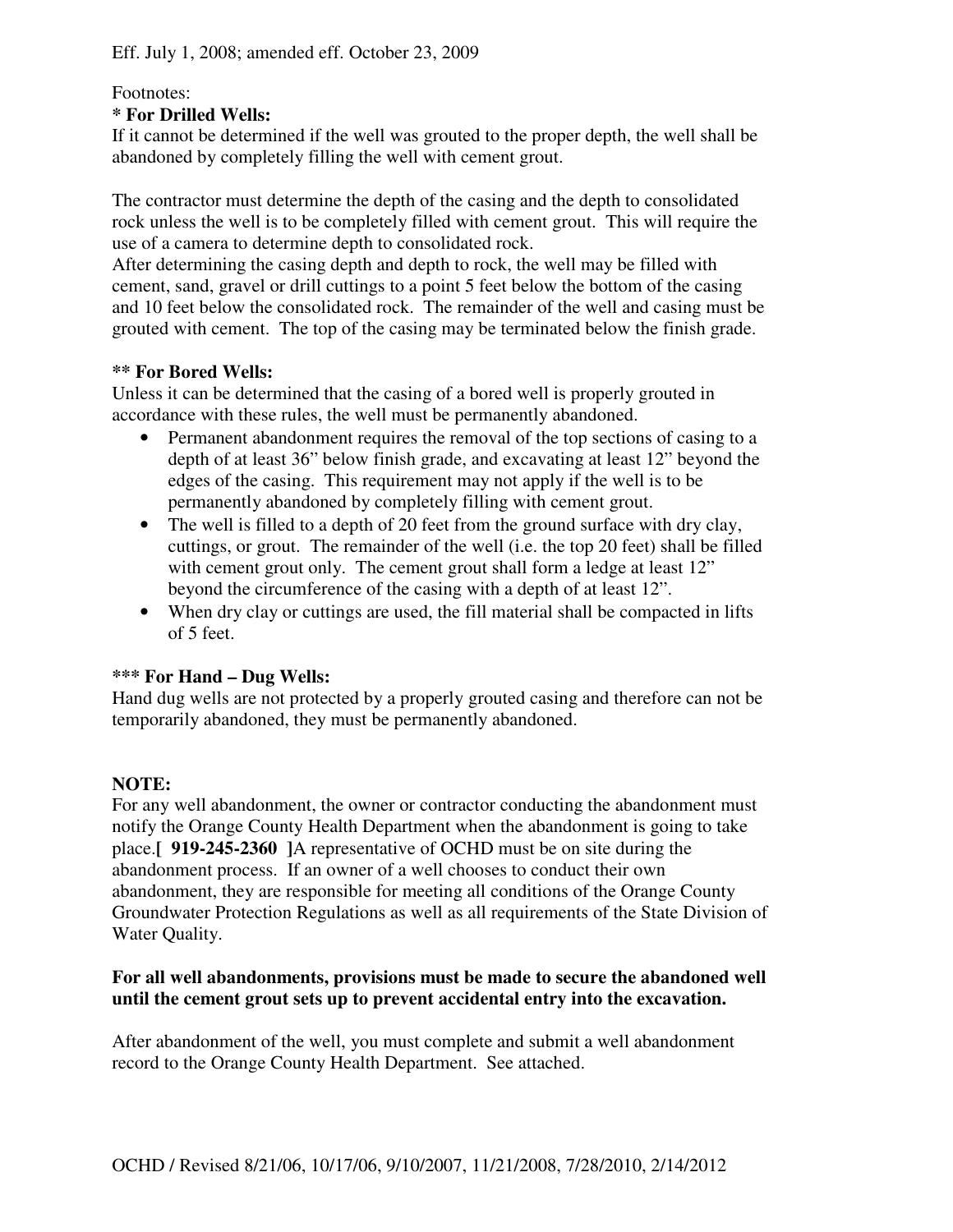# **ORANGE COUNTY HEALTH DEPARTMENT**

Environmental Health Services

# **REGISTRATION FOR WELL ABANDONMENT**

| Date:                                                                                                                                                                                                                                                                                                                                                                                                                         |                                                                                                                |
|-------------------------------------------------------------------------------------------------------------------------------------------------------------------------------------------------------------------------------------------------------------------------------------------------------------------------------------------------------------------------------------------------------------------------------|----------------------------------------------------------------------------------------------------------------|
| Property TMBL:                                                                                                                                                                                                                                                                                                                                                                                                                |                                                                                                                |
|                                                                                                                                                                                                                                                                                                                                                                                                                               |                                                                                                                |
| Name of Owner:                                                                                                                                                                                                                                                                                                                                                                                                                |                                                                                                                |
| Address:                                                                                                                                                                                                                                                                                                                                                                                                                      |                                                                                                                |
| City, State, Zip                                                                                                                                                                                                                                                                                                                                                                                                              |                                                                                                                |
|                                                                                                                                                                                                                                                                                                                                                                                                                               | Daytime Telephone: Mobile Phone: 2008. Mobile Phone: 2008. 2009. 2014. 2015. 2016. 2017. 2018. 2019. 2018. 201 |
|                                                                                                                                                                                                                                                                                                                                                                                                                               |                                                                                                                |
| Type of well to be abandoned<br>Drilled<br><b>Bored</b><br>Dug                                                                                                                                                                                                                                                                                                                                                                | Depth<br>Diameter                                                                                              |
| I plan to abandon the well myself                                                                                                                                                                                                                                                                                                                                                                                             | $\Box$ I will hire a certified driller to abandon the well                                                     |
| I have received the information packet for well abandonment and have discussed abandonment<br>procedures for my well with Environmental Health staff. If I abandon the well as the property<br>owner, I accept responsibility for the proper abandonment and any corrective action that may be<br>needed. If I do not abandon the well myself, I must hire a certified well contractor who is<br>registered in Orange County. |                                                                                                                |
| <b>Signature of Property Owner</b>                                                                                                                                                                                                                                                                                                                                                                                            |                                                                                                                |
| Sign and return completed form to:                                                                                                                                                                                                                                                                                                                                                                                            |                                                                                                                |
|                                                                                                                                                                                                                                                                                                                                                                                                                               | <b>Orange County Health Department</b><br><b>Environmental Health Section</b>                                  |

 P.O. Box 8181 131 W. Margaret Lane, Suite 100 Hillsborough, N C 27278